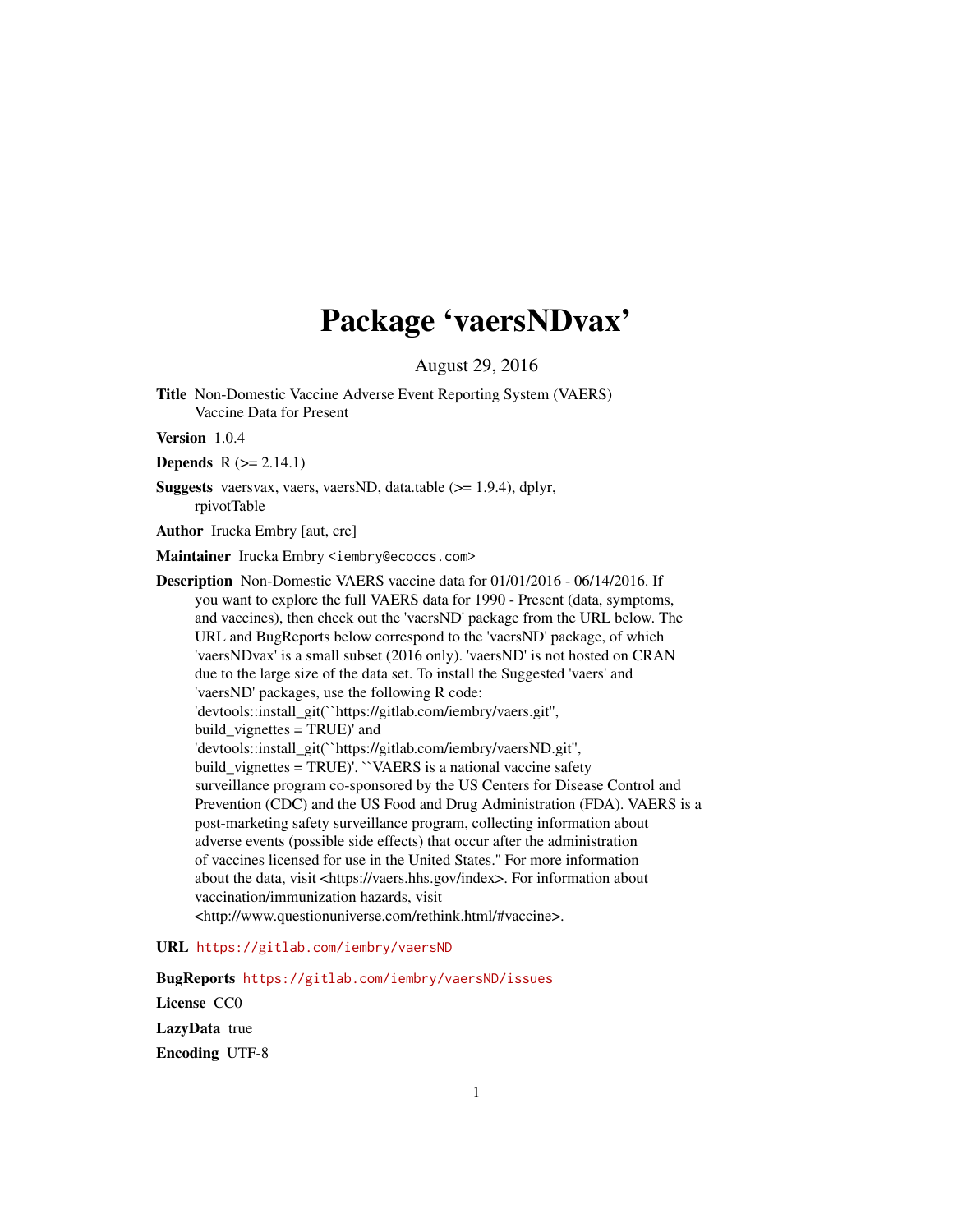<span id="page-1-0"></span>RoxygenNote 5.0.1 NeedsCompilation no Repository CRAN Date/Publication 2016-08-09 01:18:25

### R topics documented:

| Index |  |
|-------|--|
|       |  |

vaersNDvax *Non-Domestic Vaccine Adverse Event Reporting System (VAERS) vaccine data for Present*

#### Description

A table containing the "remaining vaccine information (e.g., vaccine name, manufacturer, lot number, route, site, and number of previous doses administered), for each of the vaccines listed in Box 13 of the VAERS form. There is a matching record in this file with the VAERSDATA file identified by VAERS\_ID."

vaersNDvax provides the Non-Domestic Vaccine Adverse Event Reporting System (VAERS) vaccine data for Present. "VAERS is a national vaccine safety surveillance program co-sponsored by the US Centers for Disease Control and Prevention (CDC) and the US Food and Drug Administration (FDA). VAERS is a post-marketing safety surveillance program, collecting information about adverse events (possible side effects) that occur after the administration of vaccines licensed for use in the United States."

#### Usage

vaersNDvax

#### Format

A data.table data frame with 77,784 rows and 8 variables:

VAERS ID VAERS Identification Number

VAX\_TYPE Administered Vaccine Type

VAX\_MANU Vaccine Manufacturer

VAX LOT Manufacturer's Vaccine Lot

VAX\_DOSE Number of previous doses administered

VAX\_ROUTE Vaccination Route

VAX\_SITE Vaccination Site

VAX\_NAME Vaccination Name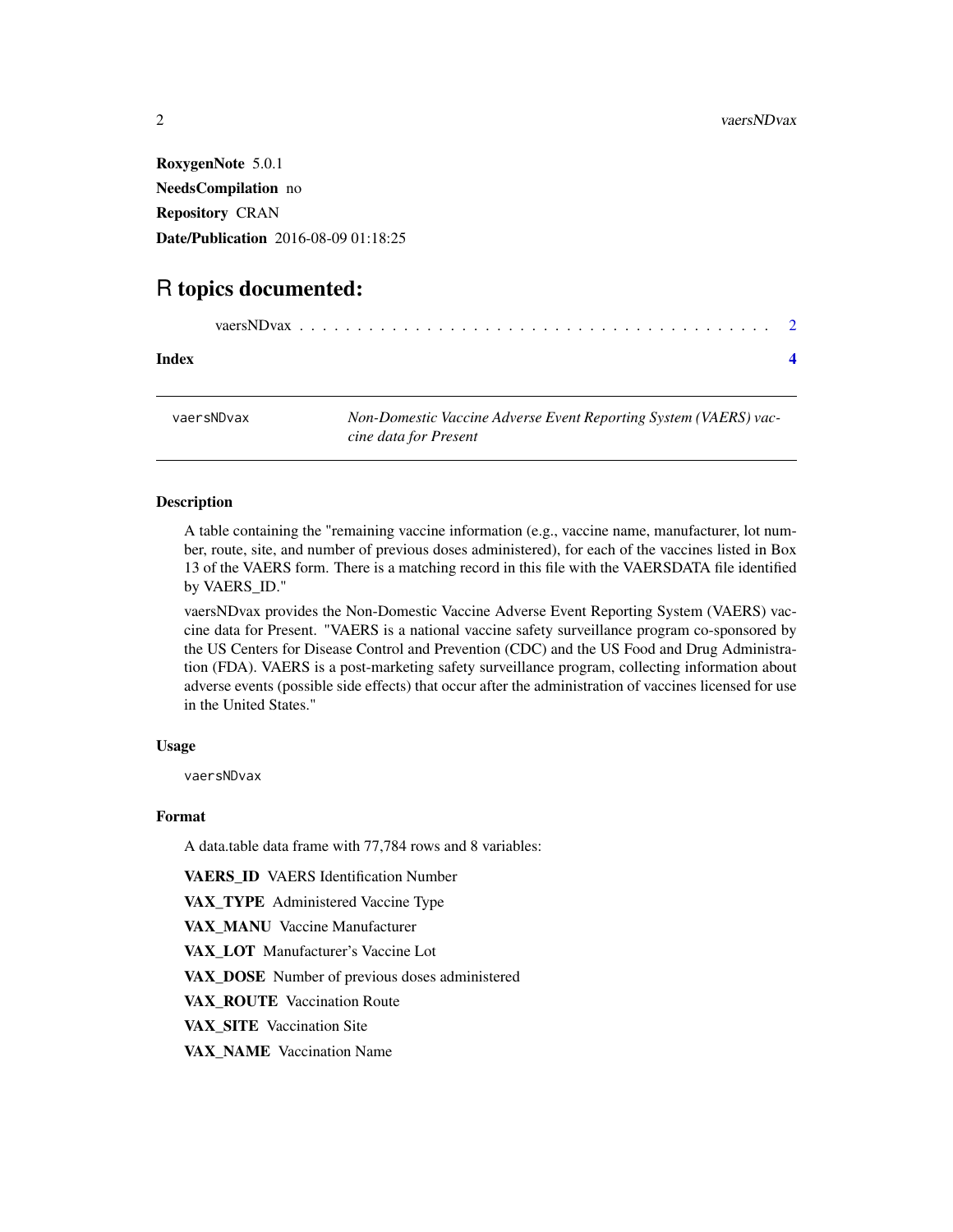#### vaersNDvax 3

#### Source

VAERS <https://vaers.hhs.gov/index>

#### References

US Centers for Disease Control and Prevention (CDC) and the US Food and Drug Administration (FDA) Vaccine Adverse Event Reporting System (VAERS) <https://vaers.hhs.gov/index> and <https://vaers.hhs.gov/data/READMEJanuary2015.pdf>.

#### Examples

library(data.table) vaersNDvax